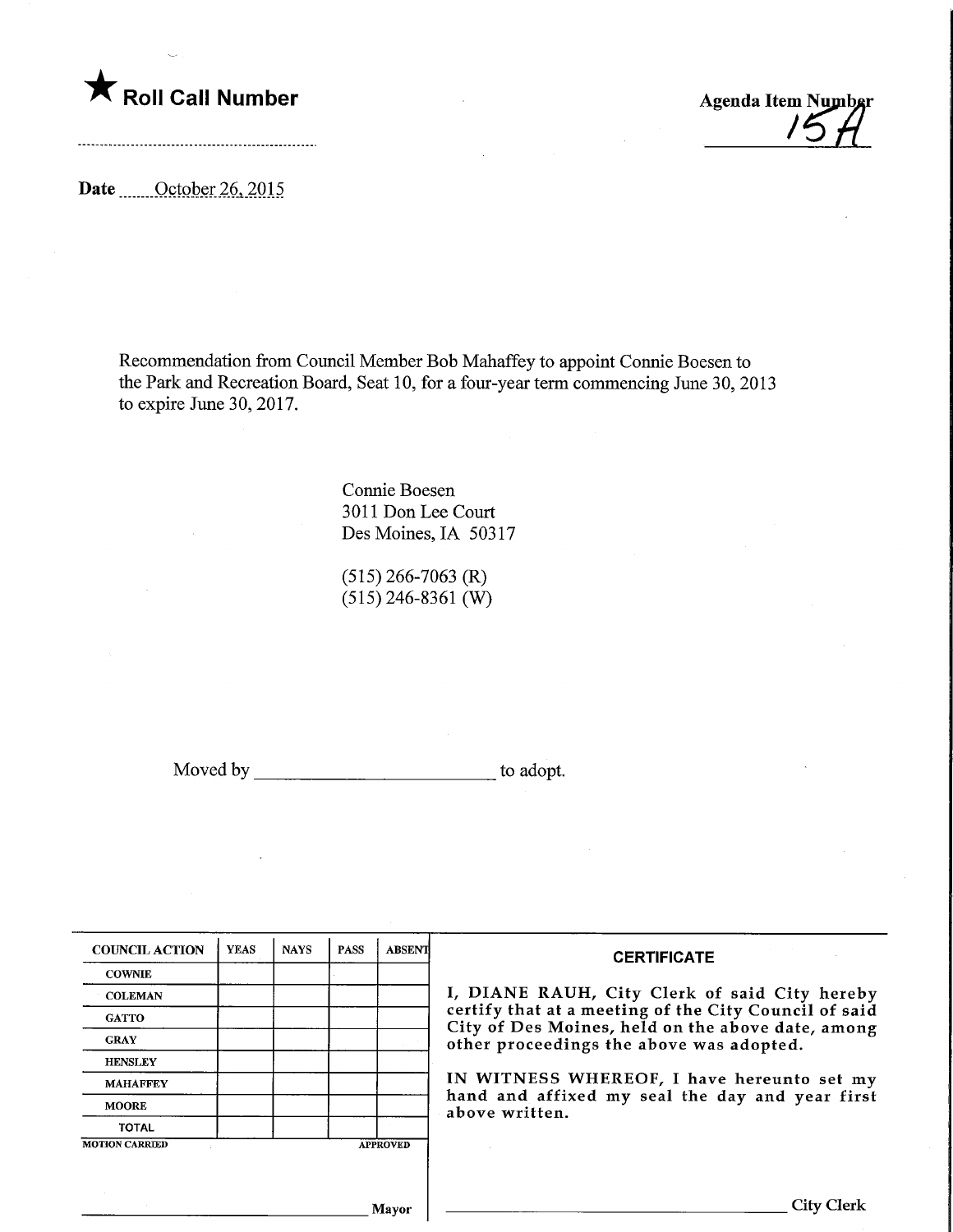## City of Des Moines, Iowa Boards and Commissions Board Composition

## Park and Recreation Board

| Description:   | Advises City Council and oversees planning and administration of city parks, cemeteries,<br>recreation centers, and various programs.                                                                                                                         |
|----------------|---------------------------------------------------------------------------------------------------------------------------------------------------------------------------------------------------------------------------------------------------------------|
| Staff contact: | Ben Page 237-1453 and Rebecca Linhart 237-1403                                                                                                                                                                                                                |
| Term length:   | Four year                                                                                                                                                                                                                                                     |
| Expiration:    | June 30                                                                                                                                                                                                                                                       |
| Meetings:      | 5:00 PM, Fourth Tuesday of each month,                                                                                                                                                                                                                        |
| Location:      | 400 Robert D Ray Drive                                                                                                                                                                                                                                        |
|                | City Hall, Second Floor, Room: City Council Chambers                                                                                                                                                                                                          |
| Requirements:  | Fifteen members: one of whom shall be a member of the Des Moines Board of Education,<br>recommended by School Board and confirmed by City Council; each Council Member may<br>recommend two candidates. No more than four members terms may expire each year. |

Prof. requirements:

| <b>Member Information</b>                                                            |                                                                              |                                                                                                  |                                                                                          |  |
|--------------------------------------------------------------------------------------|------------------------------------------------------------------------------|--------------------------------------------------------------------------------------------------|------------------------------------------------------------------------------------------|--|
| Connie Boesen<br>3011 Don Lee Court<br>Des Moines 50317                              | $(C)$ :<br>(D):<br>(E):<br>515 266-7063<br>(W): 515 246-8361                 | Term expires:<br>Took office:<br>Appointed by:<br>Residing in Ward: 2<br>Eligibility:            | 6/30/2017<br>10/22/2013<br>11 - Miscellaneous<br>Eligible for reappointment              |  |
| Seat: 15 - DSM School Board<br>Member                                                |                                                                              | Gender:                                                                                          | Female                                                                                   |  |
| Kimberley Boggus<br>3009 45th Street<br>Des Moines 50310<br>Seat: 07 - Citizen of DM | $(C)$ : 515 247-3550<br>$(D)$ : 515 661-3257<br>$(E)$ :<br>(W): 515 247-3550 | Term expires:<br>Took office:<br>Appointed by:<br>Residing in Ward: 1<br>Eligibility:<br>Gender: | 6/30/2018<br>9/23/2014<br>1 - Ward 1<br>Eligible for reappointment<br>Female             |  |
| Jon D Cahill<br>824 18th Street<br>Des Moines 50314<br>Seat: 03 - Citizen of DM      | (C).<br>$(D)$ :<br>(E): 515 822-3039<br>(W): 515 237-0087                    | Term expires:<br>Took office:<br>Appointed by:<br>Residing in Ward: 3<br>Eligibility:<br>Gender: | 6/30/2012<br>2/23/2009<br>5 - At Large A - Moore<br>Eligible for reappointment<br>Male   |  |
| Jeffrey C Clubb<br>2818 36th Street<br>Des Moines 50310<br>Seat: 06 - Citizen of DM  | (C): 515 494-0678<br>515 285-2496<br>$(D)$ :<br>$(E)$ :<br>(W): 515 225-3000 | Term expires:<br>Took office:<br>Appointed by:<br>Residing in Ward: 1<br>Eligibility:<br>Gender: | 6/30/2016<br>10/1/2013<br>6 - At Large B - Coleman<br>Eligible for reappointment<br>Male |  |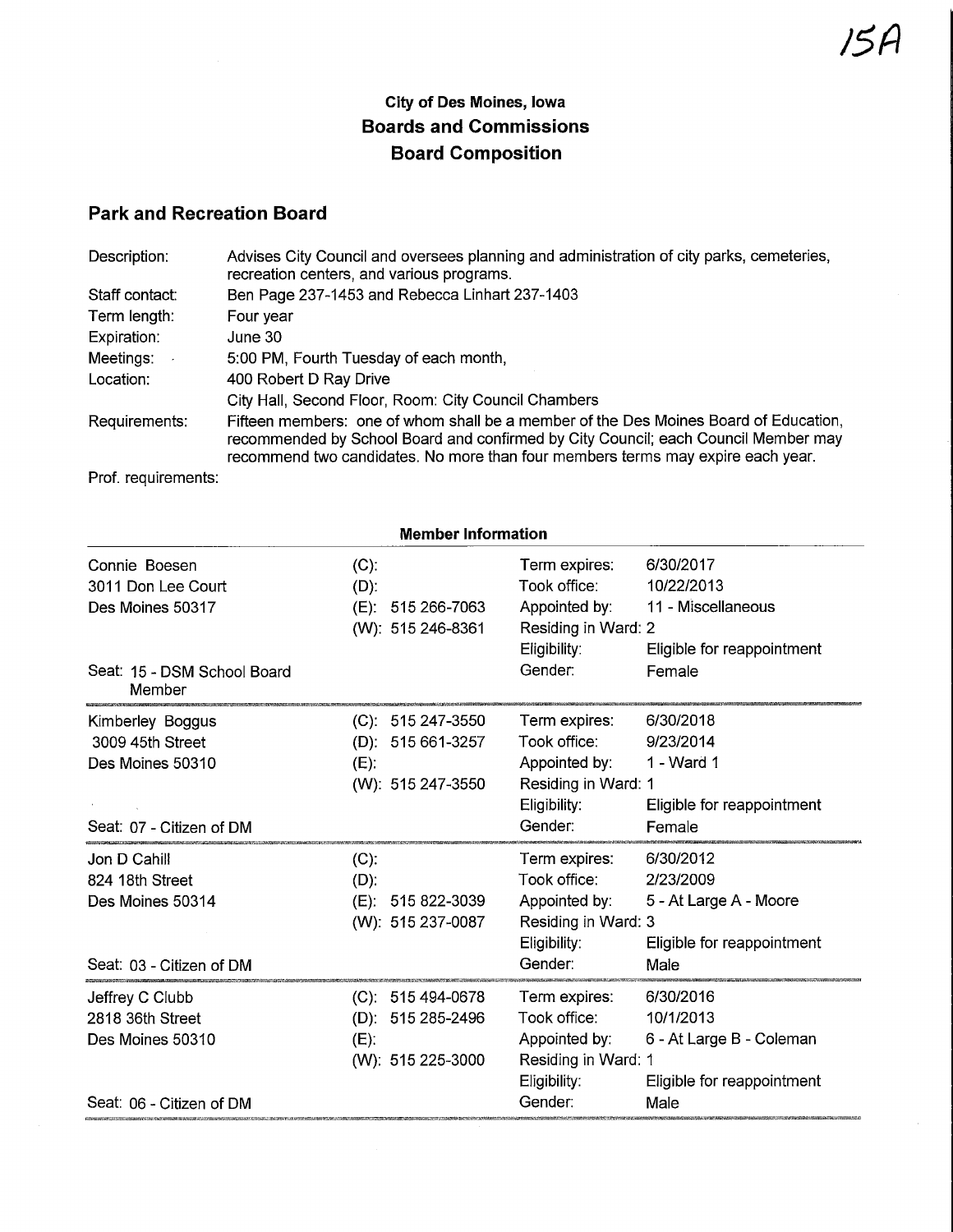Board Composition October 22, 2015 Page 2 of 3

 $\mathcal{L}(\mathcal{A})$  and  $\mathcal{L}(\mathcal{A})$ 

|                                                                                          | <b>Member Information</b>                                              |                                                                                                                                                                                                    |  |  |  |
|------------------------------------------------------------------------------------------|------------------------------------------------------------------------|----------------------------------------------------------------------------------------------------------------------------------------------------------------------------------------------------|--|--|--|
| George Davis<br>3124 S.W. 29th Street<br>Des Moines 50321<br>Seat: 12 - Citizen of DM    | (C): 515 288-0764<br>(D): 515 979-9291<br>$(E)$ :<br>$(W)$ :           | Term expires:<br>6/30/2018<br>Took office:<br>6/30/2013<br>Appointed by:<br>3 - Ward 3<br>Residing in Ward: 3<br>Eligibility:<br>Eligible for reappointment<br>Gender:<br>Male                     |  |  |  |
| Victoria Facto<br>111 10th Street, #407<br>Des Moines 50309<br>Seat: 08 - Citizen of DM  | (C): 515 250-7870<br>(D): 515 245-2888<br>$(E)$ :<br>(W): 515 245-2888 | 6/30/2019<br>Term expires:<br>Took office:<br>5/7/2012<br>Appointed by:<br>1 - Ward 1<br>Residing in Ward: 3<br>Eligibility:<br>Not eligible for reappointment<br>Gender:<br>Female                |  |  |  |
| Cynde Fanter<br>3410 SW 24th Street<br>Des Moines 50321<br>Seat: 01 - Citizen of DM      | (C): 515 401-2443<br>(D): 515 287-2971<br>$(E)$ :<br>$(W)$ :           | Term expires:<br>6/1/3016<br>Took office:<br>6/8/2015<br>Appointed by:<br>7 - Mayor<br>Residing in Ward: 3<br>Eligibility:<br>Eligible for reappointment<br>Gender:<br>Female                      |  |  |  |
| Paula J Feltner<br>100 Water Street #402<br>Des Moines 50309<br>Seat: 05 - Citizen of DM | $(C)$ :<br>$(D)$ :<br>(E): 515 222-9140<br>(W): 515 778-7230           | 6/30/2014<br>Term expires:<br>Took office:<br>5/21/2007<br>Appointed by:<br>6 - At Large B - Coleman<br>Residing in Ward: 3<br>Eligibility:<br>Not eligible for reappointment<br>Gender:<br>Female |  |  |  |
| Chelsea Lepley<br>1253 E. 12th Street<br>Des Moines 50316<br>Seat: 04 - Citizen of DM    | $(C): 515867 - 7776$<br>$(D): 515867 - 7776$<br>$(E)$ :<br>$(W)$ :     | Term expires:<br>6/30/2019<br>Took office:<br>7/13/2015<br>Appointed by:<br>5 - At Large A - Moore<br>Residing in Ward: 2<br>Eligibility:<br>Eligible for reappointment<br>Gender:<br>Female I     |  |  |  |
| Susan R Noland<br>618 29th Street<br>Des Moines 50312<br>Seat: 11 - Citizen of DM        | $(C)$ :<br>$(D)$ :<br>(E): 515 274-1302<br>(W): 515 255-1167           | Term expires:<br>6/30/2012<br>Took office:<br>8/9/2004<br>Appointed by:<br>3 - Ward 3<br>Residing in Ward: 3<br>Eligibility:<br>Not eligible for reappointment<br>Gender:<br>Female                |  |  |  |
|                                                                                          |                                                                        |                                                                                                                                                                                                    |  |  |  |

 $\sim 10^{11}$  km s  $^{-1}$